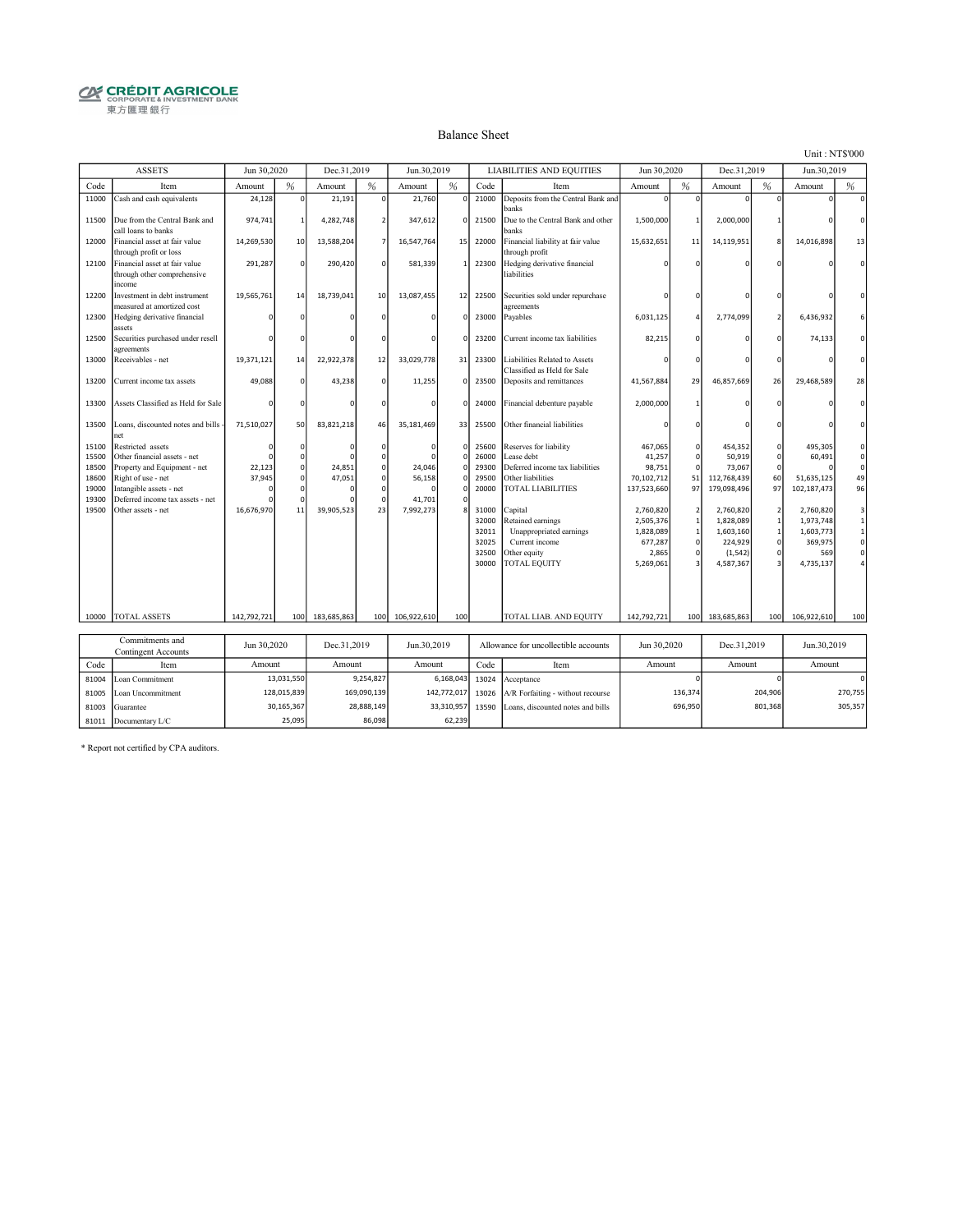$\begin{array}{ll}\begin{array}{ll}\mathbf{Q} & \mathbf{C}\mathbf{R}\mathbf{\acute{E}}\mathbf{D}\mathbf{I}\mathbf{T}\mathbf{A}\mathbf{G}\mathbf{R}\mathbf{I}\mathbf{C}\mathbf{O}\mathbf{L}\mathbf{E}\\\mathbf{C}\mathbf{R}\mathbf{P}\mathbf{O}\mathbf{R}\mathbf{A}\mathbf{T}\mathbf{E}\&\mathbf{I}\mathbf{N}\mathbf{V}\mathbf{E}\mathbf{S}\mathbf{T}\mathbf{M}\mathbf{E}\mathbf{N}\mathbf{T}\mathbf{B}\mathbf{A}\mathbf{N}\mathbf{K}\end{array}\end{array}$ 東方匯理銀行

#### Consolidate Income Statement

Unit : NT\$'000

|       |                                                                                                              | 2020 Q2     |             | 2019 Q2    |              | As of Jun 30,2020 |               | As of Jun 30,2019 |                | Variable %     |
|-------|--------------------------------------------------------------------------------------------------------------|-------------|-------------|------------|--------------|-------------------|---------------|-------------------|----------------|----------------|
| 代碼    | 項<br>目                                                                                                       | Amount      | %           | Amount     | %            | Amount            | $\frac{0}{6}$ | Amount            | $\frac{9}{6}$  |                |
| 41000 | Interest income                                                                                              | 251,699     | 54          | 353,119    | 118          | 545,198           | 54            | 353,119           | 118            | 545,198        |
| 51000 | Interest expense                                                                                             | (205, 105)  | (63)        | (550, 176) | (184)        | (633, 469)        | (63)          | (550, 176)        | (184)          | (633, 469)     |
|       | Net interest (expense) income                                                                                | 46,594      | (9)         | (197, 057) | (66)         | (88, 271)         | (9)           | (197, 057)        | (66)           | (88, 271)      |
|       | Other operating income                                                                                       |             |             |            |              |                   |               |                   |                |                |
|       | Commission income                                                                                            | 70,105      | 17          | 94,527     | 32           | 173,023           | 17            | 94,527            | 32             | 173,023        |
|       | Gain (loss) on financial assets or liabilities                                                               | (1,964,525) | (96)        | 793,894    | 265          | (963, 855)        | (96)          | 793,894           | 265            | (963, 855)     |
|       | measured at fair value through profit and loss<br>Gain (loss) on debt instrument at fair value through other | (232)       | 0           | (591)      | 0            | (911)             | $\mathbf 0$   | (591)             | $\overline{0}$ | (911)          |
|       | comprehensive income                                                                                         |             |             |            |              |                   |               |                   |                |                |
|       | Gain (loss) on financial asset measured at amortized cost                                                    | 0           | $\mathbf 0$ |            | 0            | 0                 | $\mathbf 0$   | C                 | $\overline{0}$ | $\Omega$       |
|       | Foreign exchange gains (losses) - net                                                                        | 2,422,767   | 168         | (473, 914) | (158)        | 1,688,262         | 168           | (473, 914)        | (158)          | 1,688,262      |
|       | Impairment loss on assets (reversal of                                                                       | 1,265       | 0           | 352        | $\Omega$     | (398)             | $\mathbf 0$   | 352               | $\overline{0}$ | (398)          |
|       | impairment loss on assets)                                                                                   |             |             |            |              |                   |               |                   |                |                |
|       | Others                                                                                                       | 64,272      | 20          | 81,814     | 27           | 199,530           | 20            | 81,814            | 27             | 199,530        |
|       | Net income                                                                                                   | 640,246     | 100         | 299,025    | 100          | 1,007,380         | 100           | 299,025           | 100            | 1,007,380      |
| 58200 | Bad debt expenses                                                                                            | 69,282      | 16          | (238, 881) | (80)         | 160,061           | 16            | (238, 881)        | (80)           | 160,061        |
|       | Operating expenses                                                                                           |             |             |            |              |                   |               |                   |                |                |
| 58500 | Employee benefits                                                                                            | (85,005)    | (16)        | (100, 506) | (34)         | (164, 930)        | (16)          | (100, 506)        | (34)           | (164, 930)     |
| 59000 | Depreciation and amortization expense                                                                        | (5, 877)    | (1)         | (5,889)    | (2)          | (11, 835)         | (1)           | (5,889)           | (2)            | (11, 835)      |
| 59500 | Other general and administrative expenses                                                                    | (149, 410)  | (20)        | (87, 868)  | (29)         | (205, 497)        | (20)          | (87, 868)         | (29)           | (205, 497)     |
|       | Consolidated income (loss) from continuing operations before<br>income tax                                   | 469,236     | 78          | (134, 119) | 68           | 785,179           | 78            | (134, 119)        | 68             | 785,179        |
| 61003 | Consolidated income (loss) from continuing operations - Income<br>tax (expense) benefit                      | (38, 378)   | (11)        | 27,159     | (9)          | (107, 892)        | (11)          | 27,159            | (9)            | (107, 892)     |
|       | Consolidated income (loss) from continuing operations - after<br>income tax                                  | 430,858     | 67          | (106, 960) | 58           | 677,287           | 67            | (106, 960)        | 58             | 677,287        |
| 62500 | Income (loss) from discontinued operations                                                                   | 0           | $\mathbf 0$ | n          | 0            | 0                 | 0             | $\sqrt{2}$        | $\overline{0}$ | O              |
|       | Net income (loss)                                                                                            | 430,858     | 67          | (106, 960) | 58           | 677,287           | 67            | (106, 960)        | 58             | 677,287        |
|       |                                                                                                              |             |             |            |              |                   |               |                   |                |                |
|       | Other comprehensive income                                                                                   |             |             |            |              |                   |               |                   |                |                |
| 65201 | Remeasurement of defined benift plans                                                                        | 0           | 0           | 0          | 0            | 0                 | $\Omega$      | C                 | $\Omega$       | $\overline{0}$ |
| 65301 | Exchange differences on cumulative translation adjustments                                                   | 745         | $\pmb{0}$   | 657        | $\mathbf{0}$ | 4,367             | $\mathbf 0$   | 657               | $\overline{0}$ | 4,367          |
| 65308 | Unrealized gain (loss) on debt instrument at fair value through<br>other comprehensive income                | (389)       | 0           | (156)      | $\mathbf{0}$ | 39                | $\Omega$      | (156)             | $\Omega$       | 39             |
| 65310 | Gain on reversal of impairment loss on debt instrument at fair                                               | $\mathbf 0$ | O           | n          | 0            | 0                 | $\Omega$      | $\sqrt{2}$        | O              | 0              |
|       | value through other comprehensive income                                                                     |             |             |            |              |                   |               |                   |                |                |
| 65320 | Other comprehensive income after tax                                                                         | 0           | 0           | n          | $\mathbf{0}$ | 0                 | $\Omega$      | $\Omega$          | $\overline{0}$ | $\Omega$       |
| 65000 | Total other comprehensive income                                                                             | 357         | 0           | 502        | ٥l           | 4,406             | $\mathbf 0$   | 502               | $\overline{0}$ | 4,406          |
|       | Net income belong to:                                                                                        |             |             |            |              |                   |               |                   |                |                |
|       | Owners' equity                                                                                               | 430,858     | 67          | (106, 960) | 58           | 677,287           | 67            | (106, 960)        | 58             | 677,287        |
|       | Non-controlling Interests                                                                                    |             |             |            | 0            | 0                 | 0             |                   |                |                |
|       | Total other comprehensive income belong to:                                                                  |             |             |            | 0            | 0                 | $\Omega$      |                   |                |                |
|       | Owners' equity                                                                                               | 431,214     | 68          | (106, 459) | 58           | 681,693           | 68            | (106, 459)        | 58             | 681,693        |
|       | Non-controlling Interests                                                                                    |             |             |            |              |                   |               |                   |                |                |

\* Report not certified by CPA auditors.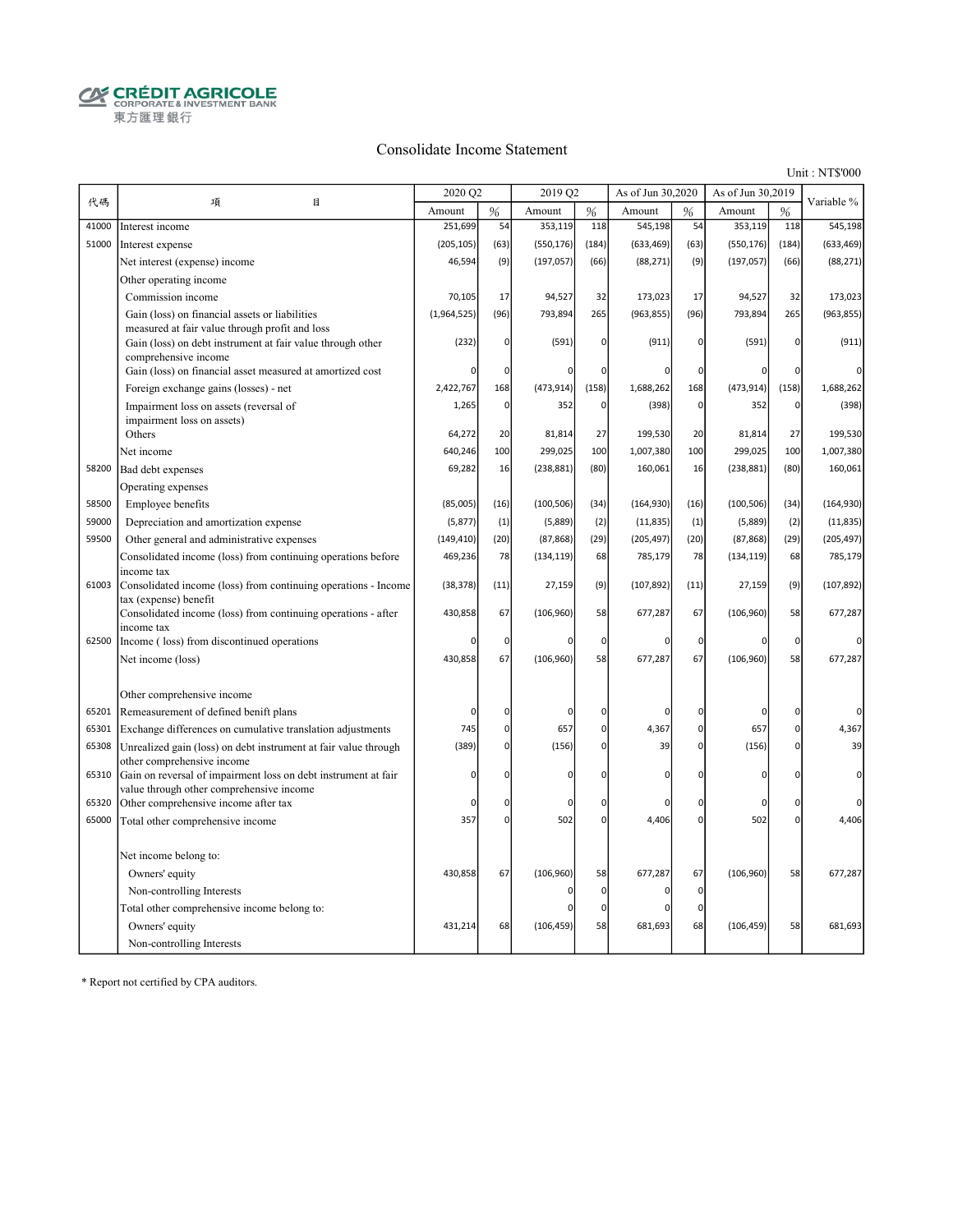

東方匯理銀行

#### Information on fair value hierarchy of financial instruments

Unit : NT\$'000

| Instrument item meansured at fair value        |            | Jun 30,2020 |            |         |            | Jun.30,2019 |            |         |
|------------------------------------------------|------------|-------------|------------|---------|------------|-------------|------------|---------|
|                                                | Total      | Level 1     | Level 2    | Level 3 | Total      | Level 1     | Level 2    | Level 3 |
| Non-derivative financial instruments           |            |             |            |         |            |             |            |         |
| Asset                                          |            |             |            |         |            |             |            |         |
| Financial assets designated at fair value      |            |             |            |         | 1,912,158  | 1,912,158   |            |         |
| through profit or loss                         |            |             |            |         |            |             |            |         |
| Held for trading financial asset               |            |             |            |         | 1,912,158  | 1,912,158   |            |         |
| Equity investment                              |            |             |            |         |            |             |            |         |
| Bond investment                                |            |             |            |         | 1,912,158  | 1.912.158   |            |         |
| Others                                         |            |             |            |         |            |             |            |         |
| Financial assets designated at fair value      |            |             |            |         |            |             |            |         |
| through profit or loss on initial recognition  |            |             |            |         |            |             |            |         |
| Financial asset at fair value through other    | 291,482    | 200,517     | 90,965     |         | 581,339    | 581,339     |            |         |
| comprehensive income                           |            |             |            |         |            |             |            |         |
| Equity investment                              | ä,         |             | ٠          |         |            |             |            |         |
| Bond investment                                | 291,482    | 200,517     | 90,965     |         | 581,339    | 581,339     |            |         |
| Others                                         |            |             |            |         |            |             |            |         |
| Investment in debt instrument measured at      | 19,565,761 | 901,768     | 18,663,993 |         | 13,087,455 | 4,024,467   | 9,062,988  |         |
| amortized cost                                 |            |             |            |         |            |             |            |         |
| Equity investment                              |            |             |            |         |            |             |            |         |
| Bond investment                                | 8,865,761  | 901,768     | 7,963,993  |         | 8,087,852  | 4,024,467   | 4,063,385  |         |
| Others                                         | 10,700,000 |             | 10,700,000 |         | 4,999,603  |             | 4,999,603  |         |
| Liabilities                                    |            |             |            |         |            |             |            |         |
| Financial liabilities designated at fair value |            |             |            |         |            |             |            |         |
| through profit or loss                         |            |             |            |         |            |             |            |         |
| Held for trading financial liabilities         |            |             |            |         |            |             |            |         |
| Financial liabilities designated at fair value |            |             |            |         |            |             |            |         |
| through profit or loss on initial recognition  |            |             |            |         |            |             |            |         |
| Derivatives financial instruments              |            |             |            |         |            |             |            |         |
| Asset                                          |            |             |            |         |            |             |            |         |
| Financial assets designated at fair value      | 14,269,530 |             | 14,269,530 |         | 14,635,606 |             | 14,635,606 |         |
| through profit or loss                         |            |             |            |         |            |             |            |         |
| Hedging derivative financial assets            |            |             |            |         |            |             |            |         |
| Liabilities                                    |            |             |            |         |            |             |            |         |
| Financial liabilities designated at fair value | 15,632,651 |             | 15,632,651 |         | 14,016,898 |             | 14,016,898 |         |
| through profit or loss                         |            |             |            |         |            |             |            |         |
| Hedging derivative financial liabilities       |            |             |            |         |            |             | ÷          |         |
|                                                |            |             |            |         |            |             |            |         |

Financial asset changes in fair value measurement level 3

Income statement Other comprehe  $\begin{array}{c|c}\n\text{er complete} \\
\text{if the same line} \\
\text{if the same line} \\
\end{array}$ Level 3 Sale, disposal or settlement Converted out from Level 3 Financial assets designated at fair value through profit or loss - - - - - - - - Held for trading financial assets  $\blacksquare$ <br>Financial assets designated at fair value Financial assets designated at fair value through profit or loss on initial recognition - - - - - - - - Financial asset at fair value through other comprehensive income - - - - - - - - Investment in debt instrument measured at amortized cost - - - - - - - - Hedging derivative financial assets Item Profit/Loss valuation Increase during period Decrease during period Ending retained earning Beginning retained earnging

Financial liabilities changes in fair value measurement level 3

|                                                |                                    |  |                                 |                 |                         |                                 |                               | Unit: NT\$000              |
|------------------------------------------------|------------------------------------|--|---------------------------------|-----------------|-------------------------|---------------------------------|-------------------------------|----------------------------|
|                                                | Beginning                          |  | Valuation of profit/loss during |                 | Increase during period  |                                 | Decrease during period        |                            |
| Item                                           | retained<br>the period<br>earnging |  |                                 | Buy in or issue | Transfers to<br>Level 3 | Sale, disposal<br>or settlement | Converted out<br>from Level 3 | Ending retained<br>earning |
| Financial liabilities designated at fair value |                                    |  |                                 |                 |                         |                                 |                               |                            |
| through profit or loss                         |                                    |  |                                 |                 |                         |                                 |                               |                            |
| Held for trading financial liabilities         |                                    |  |                                 |                 |                         |                                 |                               |                            |
| Financial liabilities designated at fair value |                                    |  |                                 |                 |                         |                                 |                               |                            |
| through profit or loss on initial recognition  |                                    |  |                                 |                 |                         |                                 |                               |                            |
| Hedging derivative financial liabilities       |                                    |  |                                 |                 |                         |                                 | -                             |                            |
|                                                |                                    |  |                                 |                 |                         |                                 |                               |                            |

Unit : NT\$'000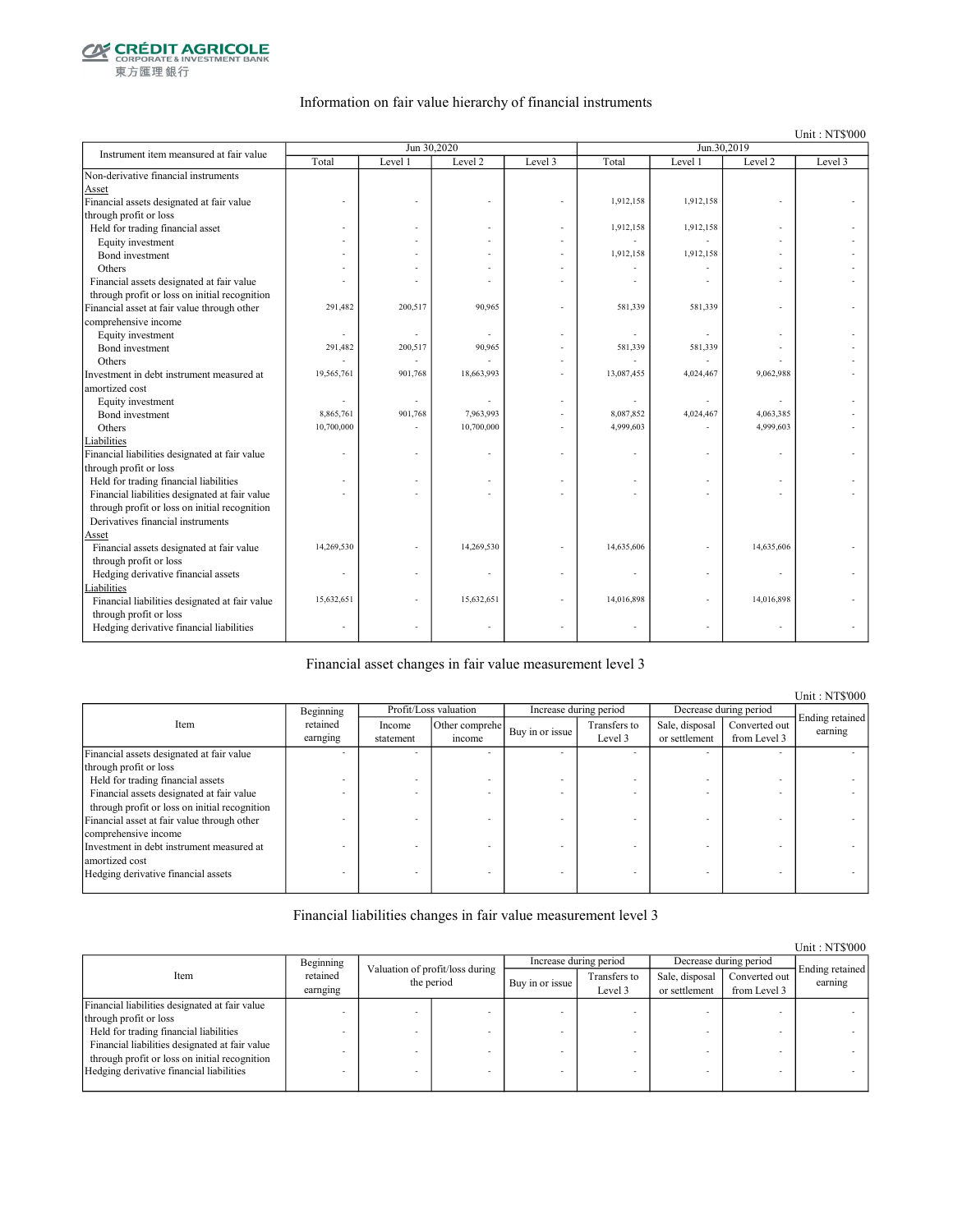

### ASSETS QUALITY

Unit : NT\$'000, %

|                            | Year \ Month                     |                          |                          | Jun 30,2020                                     |                          |                                                |                          |                          | Jun.30,2019                                     |                          |                                                      |
|----------------------------|----------------------------------|--------------------------|--------------------------|-------------------------------------------------|--------------------------|------------------------------------------------|--------------------------|--------------------------|-------------------------------------------------|--------------------------|------------------------------------------------------|
|                            | <b>ITEM</b>                      | Overdue<br>Amount        | Loan<br>Amount           | $%$ of<br>Overdue<br>loans<br>to Total<br>loans | Loan loss reserve        | $%$ of<br>Loan loss reserve<br>to Overdue Loan | Overdue<br>Amount        | Loan<br>Amount           | $%$ of<br>Overdue<br>loans<br>to Total<br>loans | Loan loss<br>reserve     | $%$ of<br>Loan loss<br>reserve<br>to Overdue<br>Loan |
| Corporate Finance          | Security                         | $\sim$                   | 37,589                   | $\overline{\phantom{a}}$                        | 696,950                  |                                                |                          | 77,993                   |                                                 | 305,357                  |                                                      |
|                            | Unsecurity                       | $\overline{\phantom{a}}$ | 72,169,387               |                                                 |                          |                                                |                          | 35,408,833               |                                                 |                          |                                                      |
|                            | Housing Loan                     | ۰                        |                          | $\overline{\phantom{a}}$                        |                          |                                                |                          |                          |                                                 |                          |                                                      |
|                            | Cash card                        |                          |                          | $\overline{\phantom{a}}$                        |                          | <b>NA</b>                                      |                          |                          |                                                 | <b>NA</b>                |                                                      |
| Consumer Finace            | Small credit Loan                |                          | $\overline{\phantom{a}}$ | $\overline{\phantom{a}}$                        |                          |                                                | $\overline{\phantom{a}}$ |                          |                                                 |                          |                                                      |
|                            | Security<br>Others<br>Unsecurity | $\overline{\phantom{0}}$ | $\overline{\phantom{a}}$ | $\overline{\phantom{a}}$                        | ٠                        |                                                | $\overline{\phantom{a}}$ | $\overline{\phantom{a}}$ | $\overline{\phantom{0}}$                        | $\overline{\phantom{a}}$ |                                                      |
|                            | Total                            | $\overline{\phantom{a}}$ | 72,206,976               | $\overline{\phantom{a}}$                        | 696,950                  |                                                |                          | 35,486,826               |                                                 | 305,357                  |                                                      |
|                            |                                  | Overdue<br>Amount        | A/R<br>Amount            | $%$ of<br>Overdue A/R<br>to Total A/R           | Provision<br>Amount      | $%$ of<br>Provision to<br>Overdue Loan         | Overdue<br>Amount        | A/R<br>Amount            | $%$ of<br>Overdue A/R<br>to Total A/R           | Provision<br>Amount      | $%$ of<br>Provision to<br>Overdue<br>Loan            |
| Credit card                |                                  |                          | $\overline{\phantom{0}}$ | $\overline{\phantom{a}}$                        |                          |                                                |                          |                          |                                                 |                          |                                                      |
| Factoring-without recourse |                                  | $\sim$                   | 13,637,390               | $\sim$                                          | 136,374                  | NA                                             |                          | 27,075,498               |                                                 | 270,755                  | <b>NA</b>                                            |
| Other non-performing loans |                                  | $\sim$                   | $\overline{\phantom{a}}$ | $\overline{\phantom{a}}$                        | $\overline{\phantom{0}}$ |                                                | $\overline{\phantom{a}}$ | $\overline{\phantom{a}}$ |                                                 | $\overline{\phantom{a}}$ |                                                      |

| r ear<br>Month                                                                       | 30.2020<br>Jun | Jun.30.2019 |
|--------------------------------------------------------------------------------------|----------------|-------------|
| $\sim$<br>Loan classified as non-Pass-Due with normal payment after debt negotiation |                |             |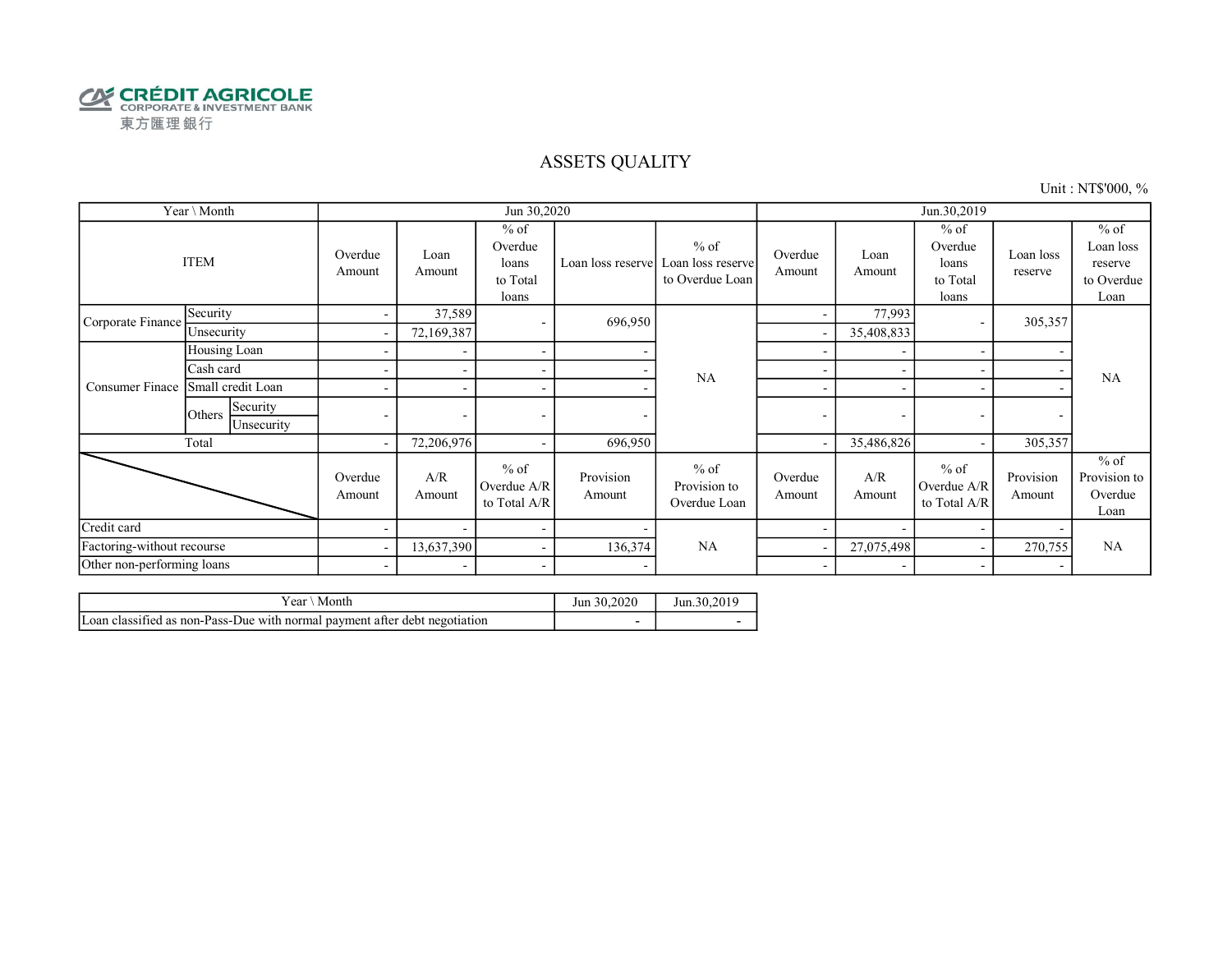

# Credit Exposure Concentration

Unit : NT\$'000, %

| Year \<br>Month |                         | Jun 30,2020                                |               |                                               |                       | Jun.30,2019                                |               |                                               |
|-----------------|-------------------------|--------------------------------------------|---------------|-----------------------------------------------|-----------------------|--------------------------------------------|---------------|-----------------------------------------------|
| Ranking         | Group Name              | <b>INDUSTRIAL</b><br><b>CLASSIFICATION</b> | Credit Amount | % of Credit<br>amount to<br>net worth $(\% )$ | Group Name            | <b>INDUSTRIAL</b><br><b>CLASSIFICATION</b> | Credit Amount | % of Credit<br>amount to<br>net worth $(\% )$ |
|                 | Taxxx Sexx Coxxxxxxx    | Manufacturing                              | 31,456,300    |                                               | 597% Axxxx            | Manufacturing                              | 27,075,498    | 572%                                          |
| 2               | <b>Axxxx</b>            | Manufacturing                              | 13,637,390    |                                               | 259% FOXXXXX PlXXXXXX | Manufacturing                              | 8,172,267     | 173%                                          |
| 3               | <b>Foxxxxx Plxxxxxx</b> | Manufacturing                              | 11,331,380    |                                               | 215% Hxx Hxx          | Manufacturing                              | 7,700,000     | 163%                                          |
| 4               | Hxx Hxx                 | Manufacturing                              | 5,028,151     |                                               | 95% Ctxx              | Construction                               | 5,358,173     | 113%                                          |
| 5               | CXXXX SXXXX             | Manufacturing                              | 3,811,401     |                                               | 72% Cxx xxxxx         | Manufacturing                              | 4,520,470     | 95%                                           |
| 6               | TXXXXX CXXXXX           | Manufacturing                              | 3,652,465     |                                               | 69% Fxx Eaxxxx        | Manufacturing                              | 3,842,054     | 81%                                           |
| 7               | Daxxxxx                 | <b>Financial Service</b>                   | 3,500,000     |                                               | 66% Daxxxxx           | <b>Financial Service</b>                   | 3,500,000     | 74%                                           |
| 8               | <b>Fxx Eaxxxx</b>       | Manufacturing                              | 3,314,860     |                                               | $63\%$ Hx Txx         | Manufacturing                              | 3,175,548     | 67%                                           |
| 9               | MXXXXXXXX               | Power Supplier                             | 3,162,710     |                                               | 60% TXXXXX CXXXXX     | Manufacturing                              | 3,038,554     | 64%                                           |
| 10              | YXXXXXX WXXX PXXXX      | Power Supplier                             | 2,260,482     |                                               | 43% CXXXX SXXXX       | Manufacturing                              | 2,710,642     | 57%                                           |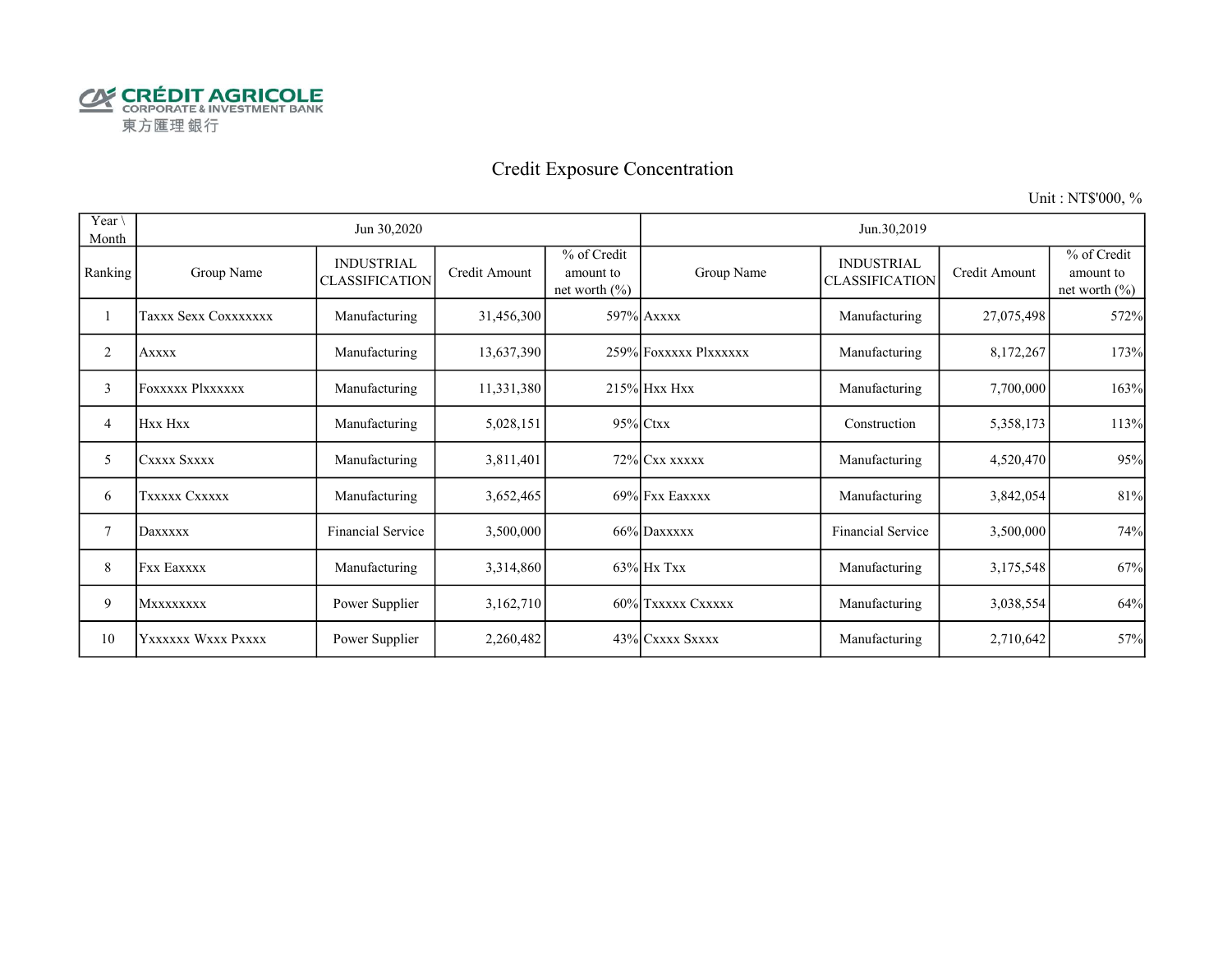

# Interest-Rate Sensitivity - TWD Currency

Jun 30,2020

Unit : NT\$'000, %

| <b>ITEM</b>                                                    | $0$ to 90 days | 91 to 180 days | 181 days to 1 year | over 1 year | <b>TOTAL</b> |  |  |  |
|----------------------------------------------------------------|----------------|----------------|--------------------|-------------|--------------|--|--|--|
| Sensitive assets                                               | 20,658,481     | 9,675,000      | 13,180,000         | 7,383,730   | 50,897,211   |  |  |  |
| Sensitive liabilities                                          | 2,710,000      |                | 500,000            | 3,083,300   | 6,293,300    |  |  |  |
| Sensitive Gap                                                  | 17,948,481     | 9,675,000      | 12,680,000         | 4,300,430   | 44,603,911   |  |  |  |
| Equity                                                         |                |                |                    |             | 5,388,701    |  |  |  |
| Ratio of interest-rate sensitive assets to liabili<br>808.75 % |                |                |                    |             |              |  |  |  |
| Ratio of interest-rate sensitive gap to equity<br>827.73 %     |                |                |                    |             |              |  |  |  |

# Interest-Rate Sensitivity - USD Currency

### Jun 30,2020

Unit : US\$'000, %

| <b>ITEM</b>                                                   | $0$ to $90$ days | 91 to 180 days | 181 days to 1 year       | over 1 year | <b>TOTAL</b> |  |  |
|---------------------------------------------------------------|------------------|----------------|--------------------------|-------------|--------------|--|--|
| Sensitive assets                                              | 552,512          | 38,600         | ۰                        | 230,000     | 821,112      |  |  |
| Sensitive liabilities                                         | 1,603,923        | 510,419        | ۰                        |             | 2,114,342    |  |  |
| Sensitive Gap                                                 | (1,051,411)      | (471, 819)     | $\overline{\phantom{0}}$ | 230,000     | (1,293,230)  |  |  |
| Equity                                                        |                  |                |                          |             | (1,346)      |  |  |
| Ratio of interest-rate sensitive assets to liabil<br>38.84 %  |                  |                |                          |             |              |  |  |
| Ratio of interest-rate sensitive gap to equity<br>96,079.49 % |                  |                |                          |             |              |  |  |

Note:

 1. Interest-rate sensitive assets or liabilities represent interest bearing assets or interest paying liabilities influenced by the fluctuation of interest rates.

 2. Ratio of interest-rate sensitive assets to liabilities = Interest-rate sensitive assets ÷ Interest-rate sensitive liabilities (i.e. New Taiwan Dollar interest-rate sensitive assets and New Taiwan Dollar interest-rate sensitive liabilities with tenors of less than one year)

3. Interest-rate sensitive gap = Interest-rate sensitive assets  $-$  Interest-rate sensitive liabilities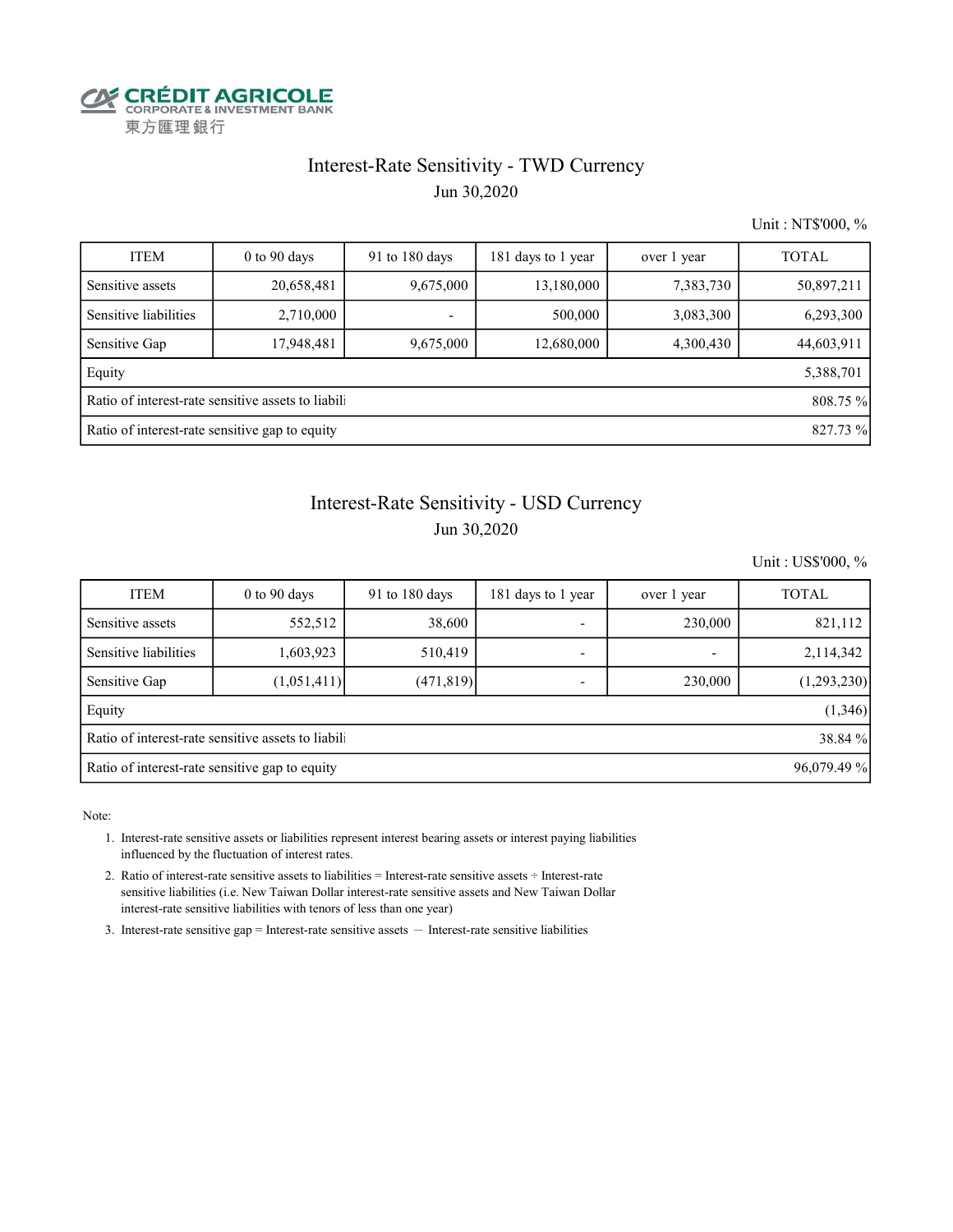

# Ratio of Profitability

Unit : %

| <b>ITEM</b>               |                   | Jun 30,2020 | Jun.30,2019 |
|---------------------------|-------------------|-------------|-------------|
| Ratio of return on assets | before income tax | 0.51%       | 0.38 %      |
|                           | after incometax   | $0.44\%$    | $0.33\%$    |
| Ratio of return on equity | before income tax | 15.48 %     | 8.97%       |
|                           | after incometax   | 13.36 %     | 7.73 %      |
| Ratio of net income       |                   | 67.23 %     | 33.92 %     |

Note:

- 1. Ratio of return on assets = Income before income tax  $\div$  Average assets
- 2. Ratio of return on equity = Income before income tax  $\div$  Average equity
- 3. Ratio of net income = Income before income tax  $\div$  Total revenue
- 4. Income before income tax is the year-to-date accumulated income.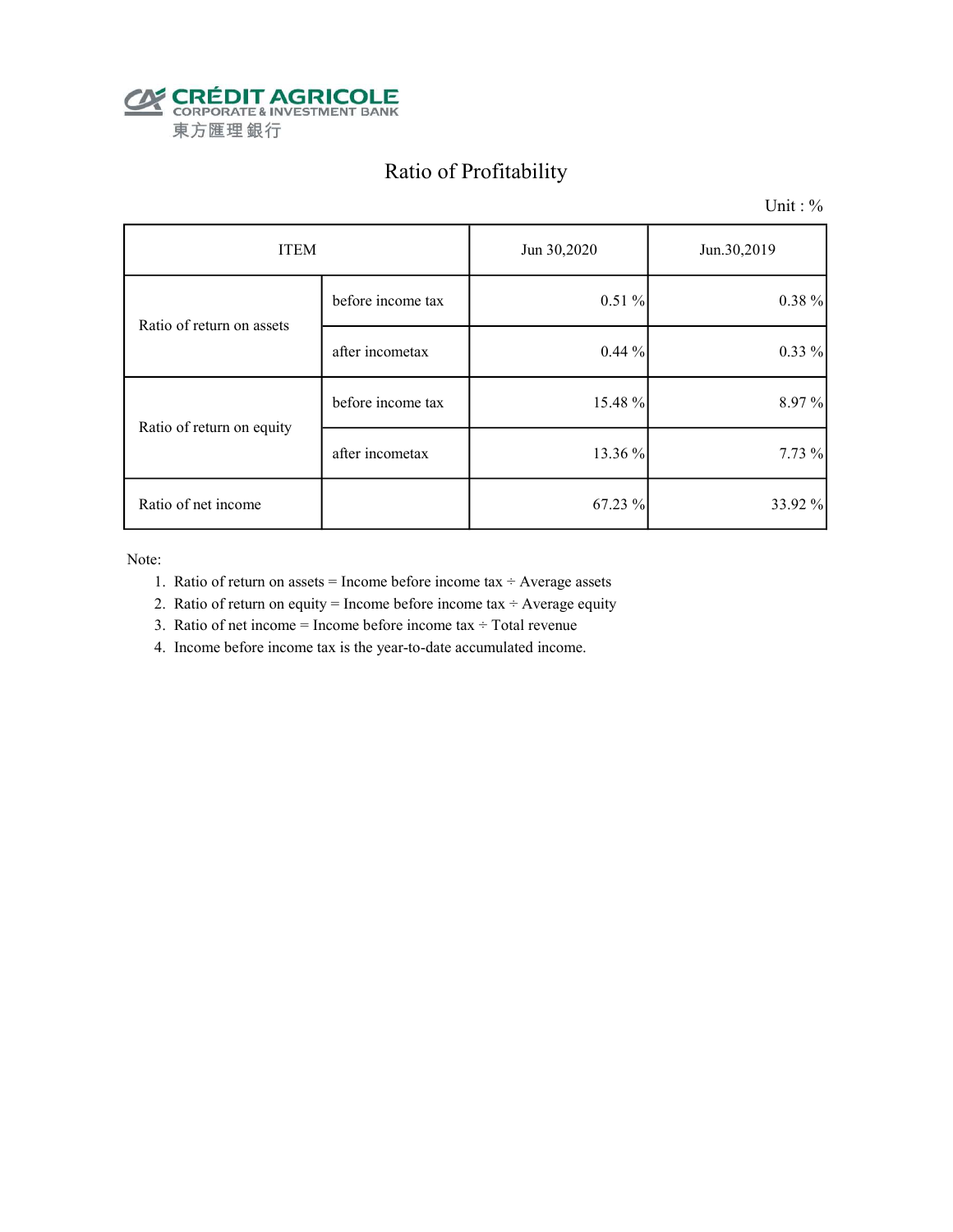

# Analysis of Assets and Liabilities by Maturity Date - TWD Currency Jun 30,2020

Unit : NT\$'000

|             |               |                  | Amount for the remaining period to the maturity date |                |                       |               |  |  |  |  |  |
|-------------|---------------|------------------|------------------------------------------------------|----------------|-----------------------|---------------|--|--|--|--|--|
| <b>ITEM</b> | <b>TOTAL</b>  | $0$ to $30$ days | $31$ to 90 days                                      | 91 to 180 days | 181 days to<br>1 year | over 1 year   |  |  |  |  |  |
| Assets      | 580,222,656   | 164,856,034      | 165,236,745                                          | 117,740,921    | 97,321,258            | 35,067,698    |  |  |  |  |  |
| Liabilities | 590, 565, 721 | 125,358,780      | 193,303,490                                          | 114,829,370    | 107,820,026           | 49,254,055    |  |  |  |  |  |
| Gap         | $-10,343,065$ | 39,497,254       | $-28,066,745$                                        | 2,911,551      | $-10,498,768$         | $-14,186,357$ |  |  |  |  |  |

Note:

 1. The table includes only New Taiwan Dollar amounts (i.e. excludes assets and liabilities denominated in foreign currency).

### Analysis of Assets and Liabilities by Maturity Date - USD Currency Jun 30,2020

Unit : US\$'000

|             | <b>TOTAL</b> | Amount for the remaining period to the maturity date |                 |                          |                       |             |  |  |
|-------------|--------------|------------------------------------------------------|-----------------|--------------------------|-----------------------|-------------|--|--|
| <b>ITEM</b> |              | $0$ to $30$ days                                     | $31$ to 90 days | 91 to $180 \text{ days}$ | 181 days to<br>1 year | over 1 year |  |  |
| Assets      | 25, 231, 678 | 5,441,474                                            | 7,658,966       | 4,573,170                | 4,765,431             | 2,792,637   |  |  |
| Liabilities | 25,922,419   | 6,988,755                                            | 6,991,584       | 4,962,641                | 4,270,780             | 2,708,659   |  |  |
| Gap         | $-690,741$   | $-1,547,281$                                         | 667,382         | $-389,471$               | 494,651               | 83,978      |  |  |

Note:

1. The table includes only U.S. Dollar amounts.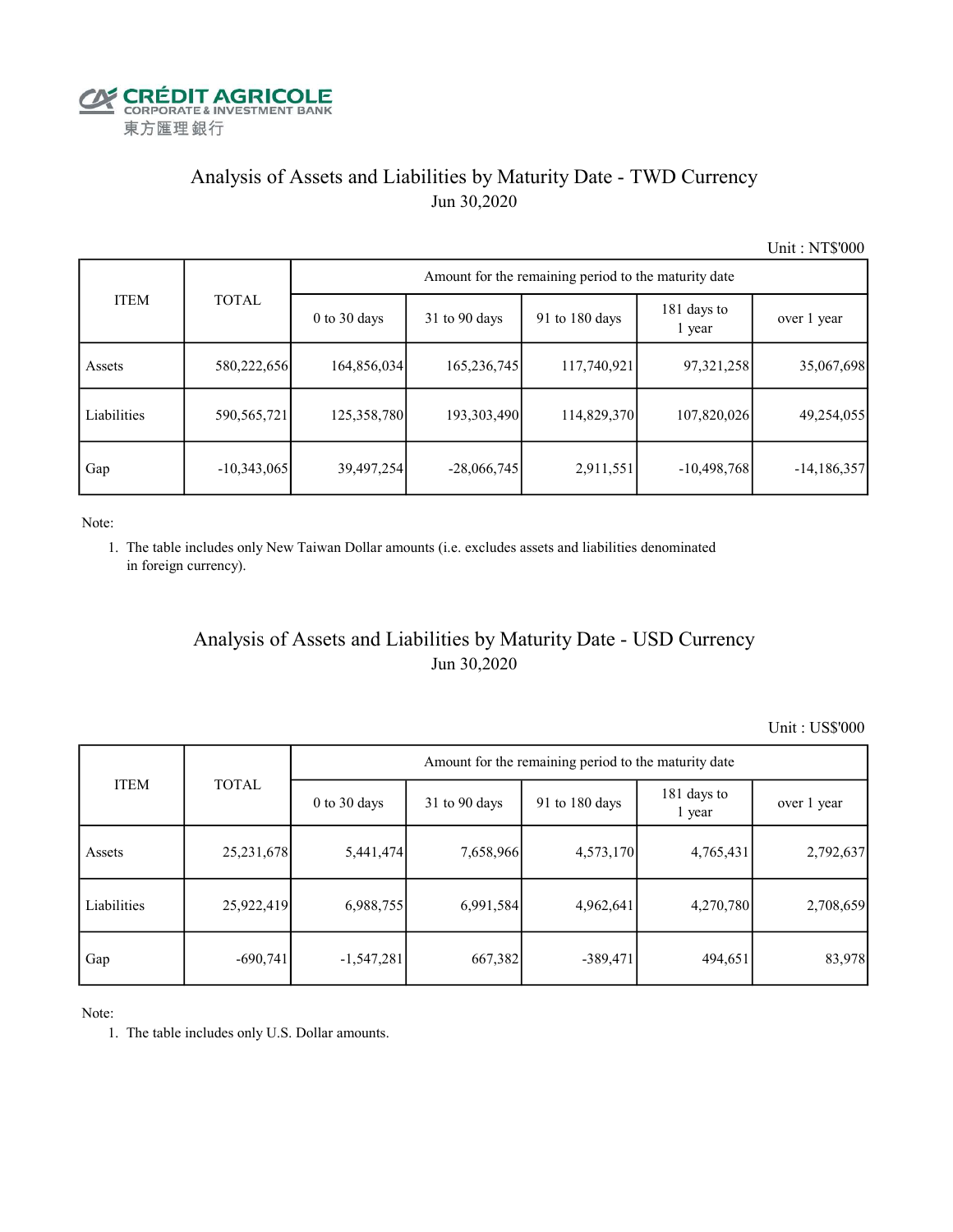**CALEDIT AGRICOLE**<br>
CORPORATE & INVESTMENT BANK<br>
東方匯理銀行

### Sale of Distressed Debt Information Jun 30,2020

1. Transcation information of distressed debt sale Unit: NT\$'000

| Transactio<br>n Date |   | Counterparty   Debt Component   Book Value   Selling Price |   | Gain/loss<br>from<br>disposal | Condition of<br>Agreement | Relationship with<br>counterparty |
|----------------------|---|------------------------------------------------------------|---|-------------------------------|---------------------------|-----------------------------------|
|                      | - |                                                            | - |                               |                           | -                                 |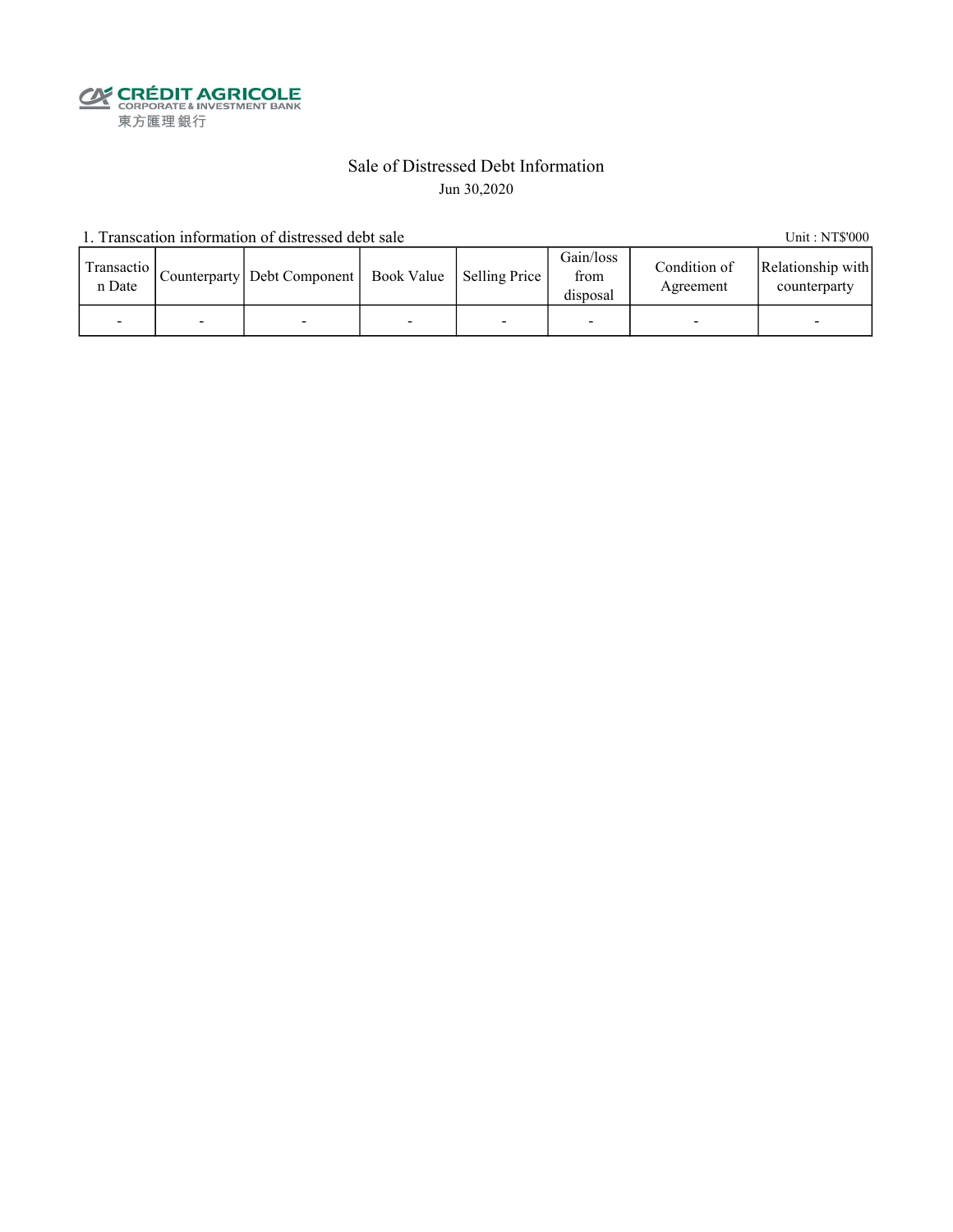

### Information of reinvestment business Jun 30,2020

Unit : NT\$'000

|                          | Main         |                   | Realized<br>Stockholdi   Investment |               | Conditions of share consolidation between the<br>company and its affiliated companies |                                    |                                 |                    |                                 |         |
|--------------------------|--------------|-------------------|-------------------------------------|---------------|---------------------------------------------------------------------------------------|------------------------------------|---------------------------------|--------------------|---------------------------------|---------|
| Investee<br>company      | Locatio<br>n | Operating<br>Item | ng ratio in<br>Closing<br>Period    | Book<br>Value | Gain/Loss in<br>Current<br>Period                                                     | Current number<br>of stock holding | Pro Forma<br>number of<br>stock | Number<br>of stock | Total<br>Stockholdin<br>g ratio | Remarks |
| $\overline{\phantom{0}}$ |              | -                 |                                     | -             | -                                                                                     |                                    |                                 |                    |                                 |         |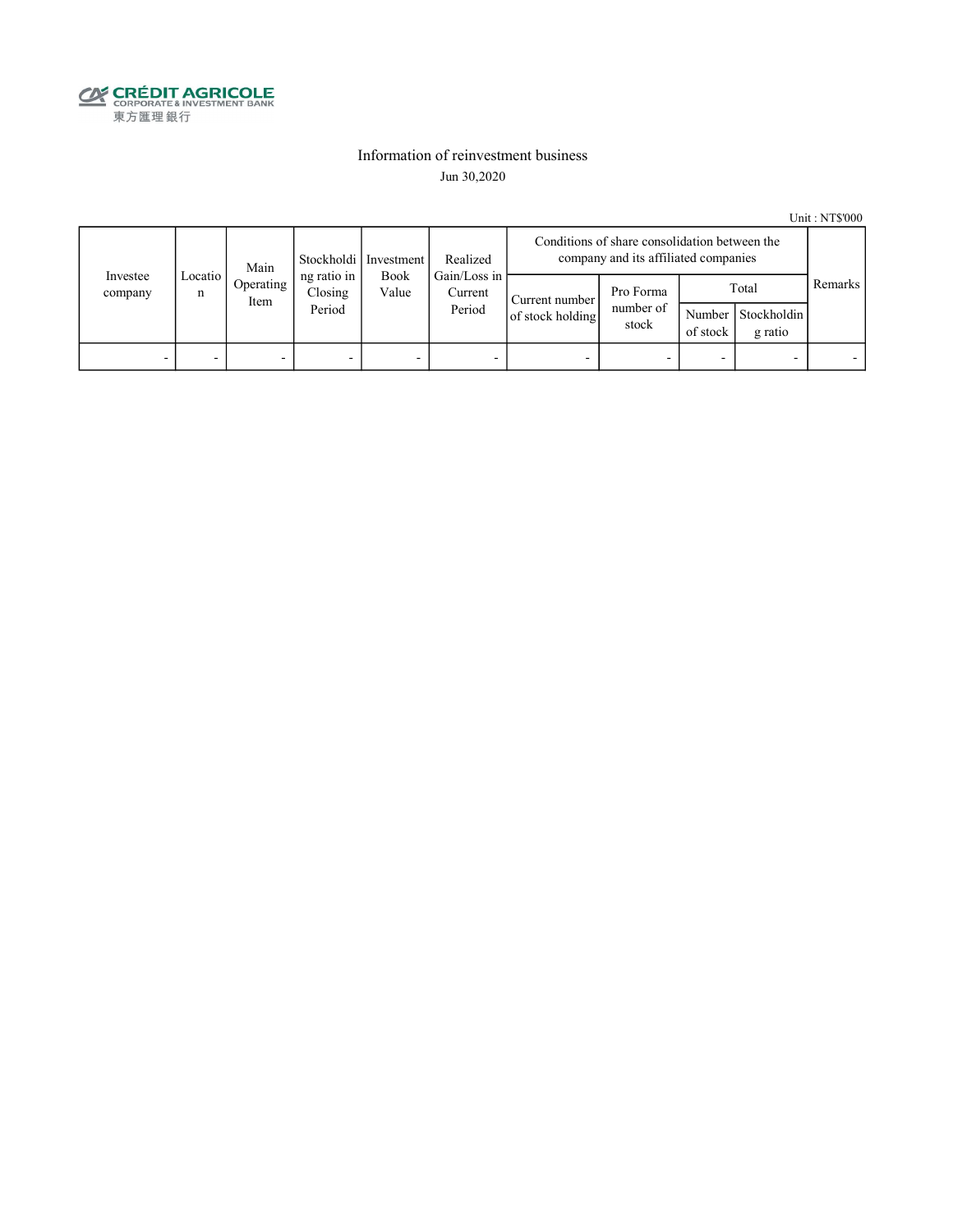

# Ratio of Deposits, Time Deposits and Foreign Currency Deposits to Total Deposits

Unit : NT\$'000, %

|                                | Jun 30,2020 | Jun.30,2019  |  |  |
|--------------------------------|-------------|--------------|--|--|
| Demand deposits                | 1,727,062   | 3,052,101    |  |  |
| % of Demand deposits           | 4.16 %      | 10.36 %      |  |  |
| Time deposits                  | 39,838,663  | 26,413,249   |  |  |
| % of Time deposits             | 95.84 %     | 89.64 %      |  |  |
| Foreign currency deposits      | 38,774,584  | 27, 274, 782 |  |  |
| % of Foreign currency deposits | 93.28 %     | 92.57%       |  |  |

Note:

1. % of Demand deposits = demand deposits  $\div$  total deposits ;

% of Time deposits = time deposits  $\div$  total deposits ;

% of Foreign currency deposits = foreign currency deposits  $\div$  total deposits

- 2. Demand deposits and Time deposits include Foreign currency deposits and Treasury deposits.
- 3. Postal office deposits are excluded.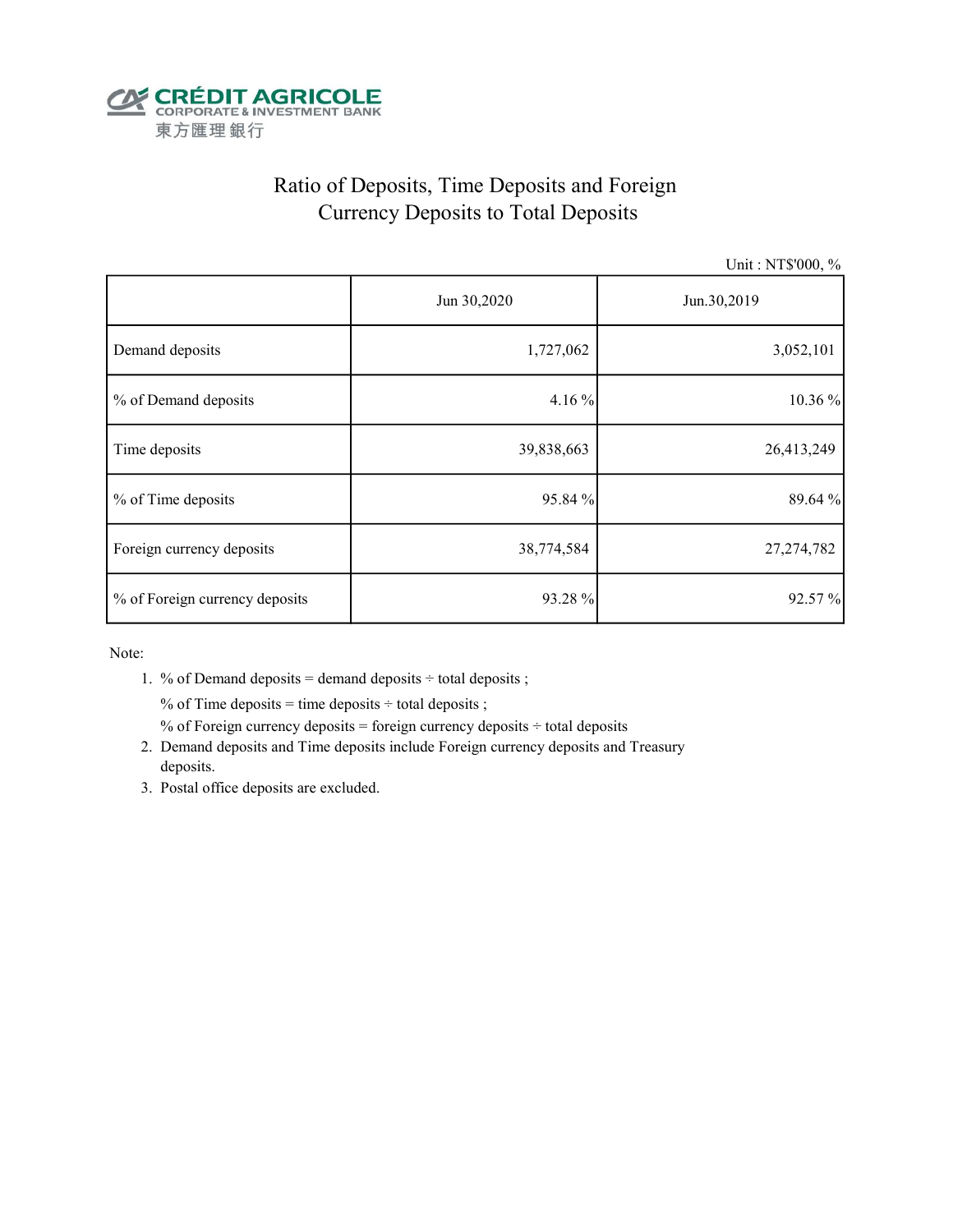

# Ratio of Small and Medium-Size Enterprise (SME) Loans

Unit : NT\$'000, %

|                     | Jun 30,2020 | Jun.30,2019 |  |  |
|---------------------|-------------|-------------|--|--|
| <b>SME</b> Loans    |             |             |  |  |
| % of SME Loans      | $0.00\%$    | $0.00\%$    |  |  |
| Consumer Loans      |             |             |  |  |
| % of Consumer Loans | $0.00 \%$   | $0.00 \%$   |  |  |

Note:

1. % of SME Loans = SME Loans ÷ Total Loans;

% of Consumer Loans = Consumer Loans ÷ Total Loans

 2. Small and Medium-Size Enterprises (SME) are identified according to the definition promulgated by the Banking Bureau.

Employee Loans under Welfare Committee and other individual Consumer Loans.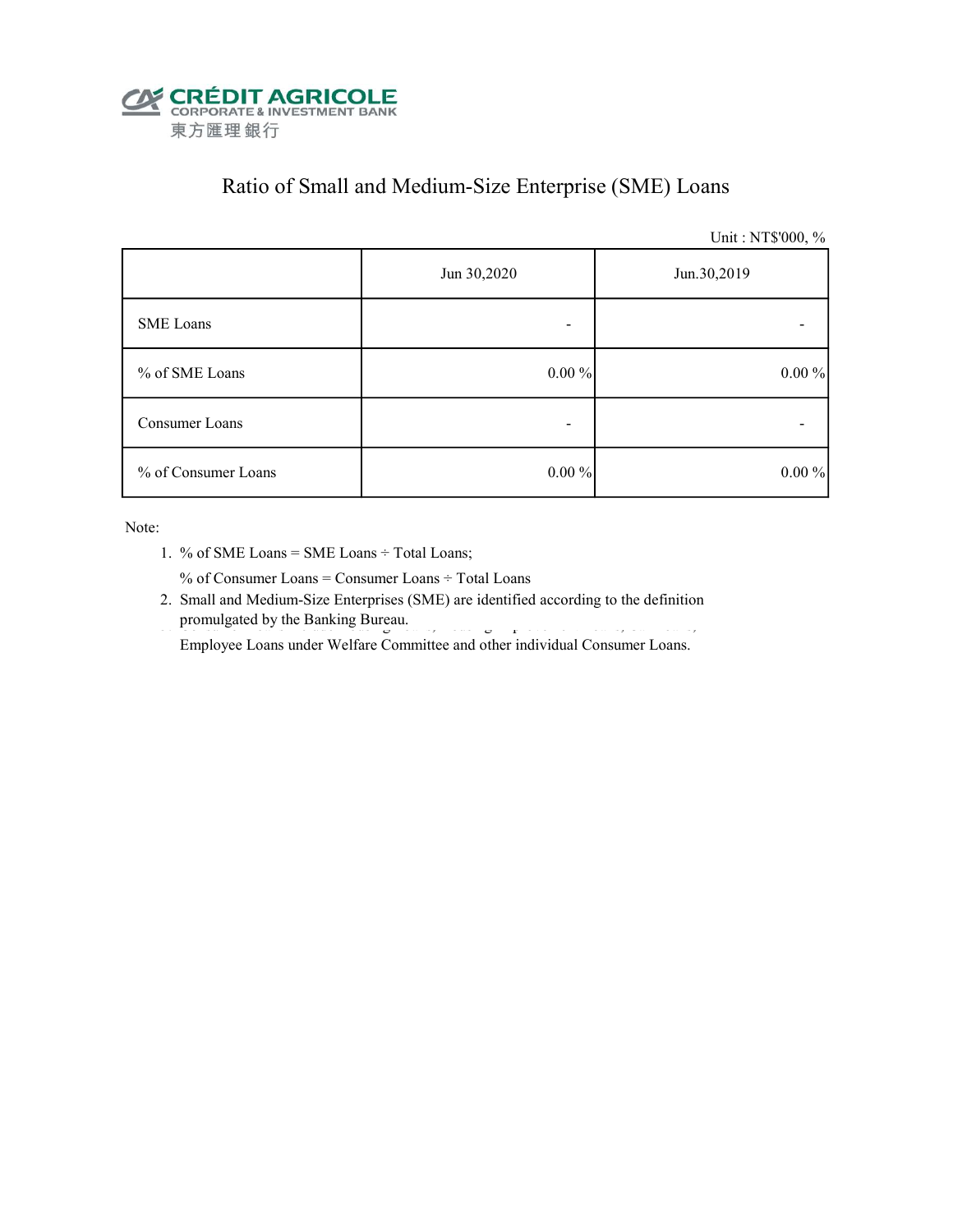

# Interest Bearing Assets and Interest Paying Liabilities

|                                                          |                 |                          |                 | Unit: NT\$'000, %        |  |
|----------------------------------------------------------|-----------------|--------------------------|-----------------|--------------------------|--|
|                                                          | Jun 30,2020     |                          | Jun.30,2019     |                          |  |
| <b>ITEM</b>                                              | Average balance | Average<br>interest rate | Average balance | Average<br>interest rate |  |
| Interest bearing assets                                  | 216,034,695     | $0.65\%$                 | 79,930,604      | $1.63\%$                 |  |
| Due from Central Bank, other branches<br>and other banks | 11,993,474      | $0.08\%$                 | 4,821,044       | 1.31 %                   |  |
| Securities purchased                                     | 19,746,841      | 0.50%                    | 16,376,609      | 0.74%                    |  |
| A/R Forfaiting - without recourse                        | 7,119,682       | 1.30 %                   | 9,407,578       | 2.95 %                   |  |
| Loans, discounted notes and bills                        | 177, 174, 698   | 0.70%                    | 49,325,373      | 1.95 %                   |  |
| Interest paying liabilities                              | 117,368,391     | $0.58 \%$                | 157,568,174     | 2.74 %                   |  |
| Due to banks and other branches                          | 79,299,680      | $0.12 \%$                | 47,590,799      | 2.43 %                   |  |
| Deposits (demand deposits, time<br>deposits and NCD)     | 38,068,711      | 1.55 %                   | 109,977,375     | 2.88 %                   |  |

Note:

- 1. Average balance is based on daily average balance of interest bearing assets or interest liabilities.
- 2. Interest bearing assets or interest paying liabilities are disclosed in accordance with the chart of accounts or their nature.